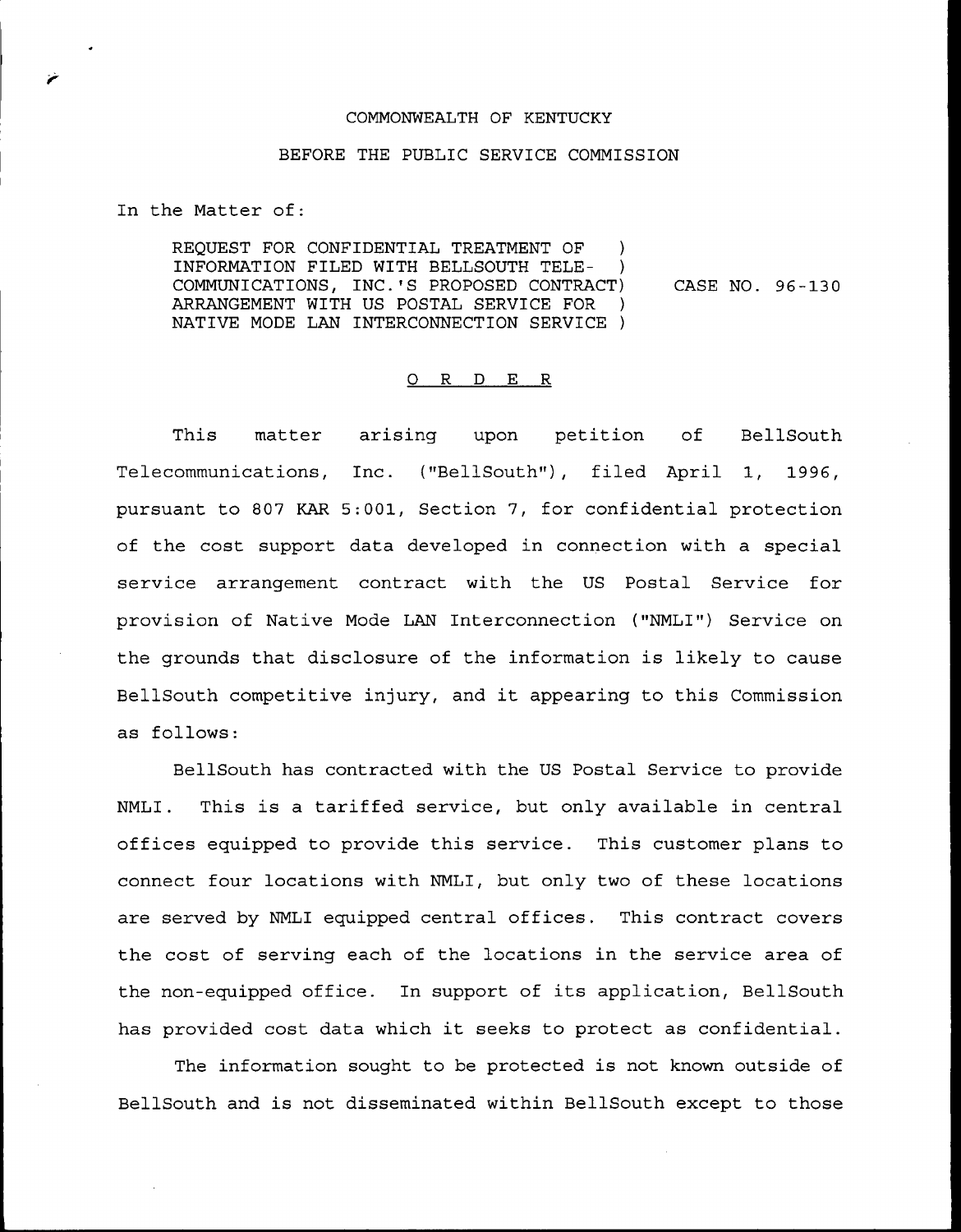employees who have a legitimate business need to know and act upon the information. BellSouth seeks to preserve and protect the confidentiality of the information through all appropriate means, including the maintenance of security at its offices.

KRS 61.872(1) requires information filed with the Commission to be available for public inspection unless specifically exempted by statute. Exemptions from this requirement are provided in KRS 61.878(1). That subsection of the statute exempts several categories of information. One category exempted in paragraph (c) 1 of that subsection is commercial information confidentially disclosed to the Commission which if made public would permit an unfair commercial advantage to competitors of the party from whom the information was obtained. To qualify for the exemption, the party claiming confidentiality must demonstrate actual competition and <sup>a</sup> likelihood of substantial competitive injury if the information is disclosed. Competitive injury occurs when disclosure of the information gives competitors an unfair business advantage.

NNLI is an alternative to dedicated private line networks. BellSouth's competitors for this service are providers of fiber networks. Disclosure of the information sought to be protected would enable such competitors to determine BellSouth's cost and contribution from the service, which they could use to market their competing services to the detriment of BellSouth. Therefore, disclosure of the information is likely to cause BellSouth

 $-2-$